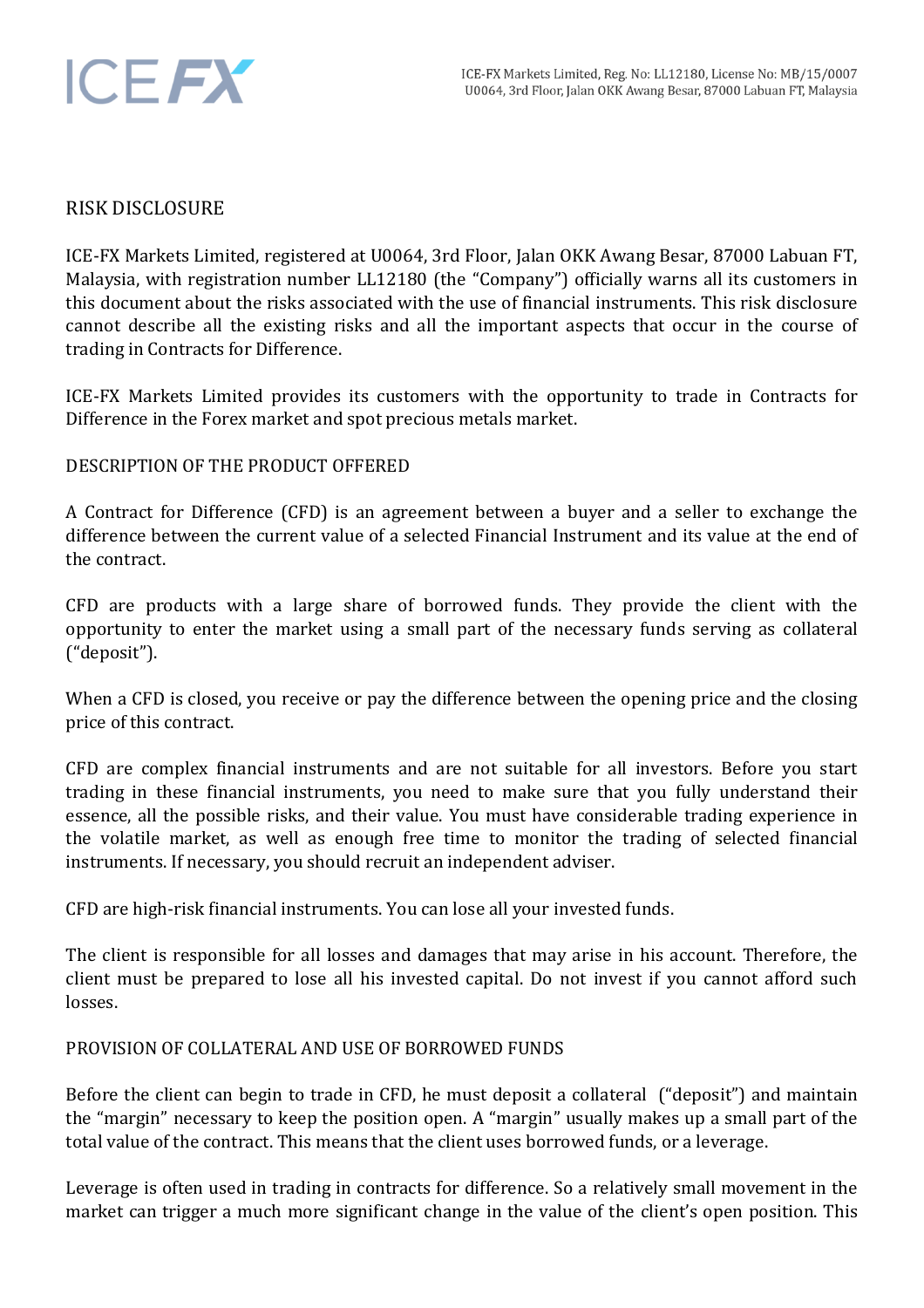

can in turn lead to both a significant loss and a big profit. The higher the leverage, the higher the risk.

As long as the client's positions are open, he needs to maintain a sufficient amount of funds in the account, taking into account all available profits and losses for these open positions in order to meet the margin requirements. If the price on the market moves against the client, then he needs to deposit additional money to avoid a possible automatic closing of transaction ("margin call"), otherwise the company may close one or all of the client's open positions without the client's consent.

## RISK-REDUCING ORDERS AND STRATEGIES

The use of certain orders (for example, stop-loss or stop-limit), which are designed to limit losses from going lower than the specified value, may be ineffective if the market conditions do not allow such orders to be executed. There are cases where it is difficult or impossible to close a position without losing significant funds. Strategies that use combinations of positions such as spread and straddle can be as risky as using long and short positions.

## RISKS OF TRADING SUSPENSION OR LIMITATION

Market conditions (for example, lack of liquidity) or rules in some markets (for example, suspension of trading on any contract or contract month due to price restrictions or stopping of trading due to sharp changes in price) may increase the risk of loss. This is because they make it difficult or impossible to influence trading operations or close/open positions.

# EXECUTION RISK

Execution risk is due to the fact that trading orders cannot be executed instantly. For example, some time passes between the moment when you place your order and the moment when it is executed. During this period, the market situation may not change in your favor. Therefore, your order may not be executed at the price you expect.

## RISK OF LACK OF TIME

If you do not have enough time to keep track of your open positions on a regular basis, then you do not need to trade in contracts for difference. These financial instruments are not suitable for trading on a "buy and hold" basis. You need to closely monitor the market situation online. Even moving an open position to the next day can create additional risks and associated costs. Market volatility and use of leverage can lead to a rapid change in your account balance. All this may require you to personally take quick action to reduce risk levels and maintain the required margin level.

## COMMISSIONS AND OTHER PAYMENTS

Before you start trading, you need to know about all commissions, fees and other payments that the